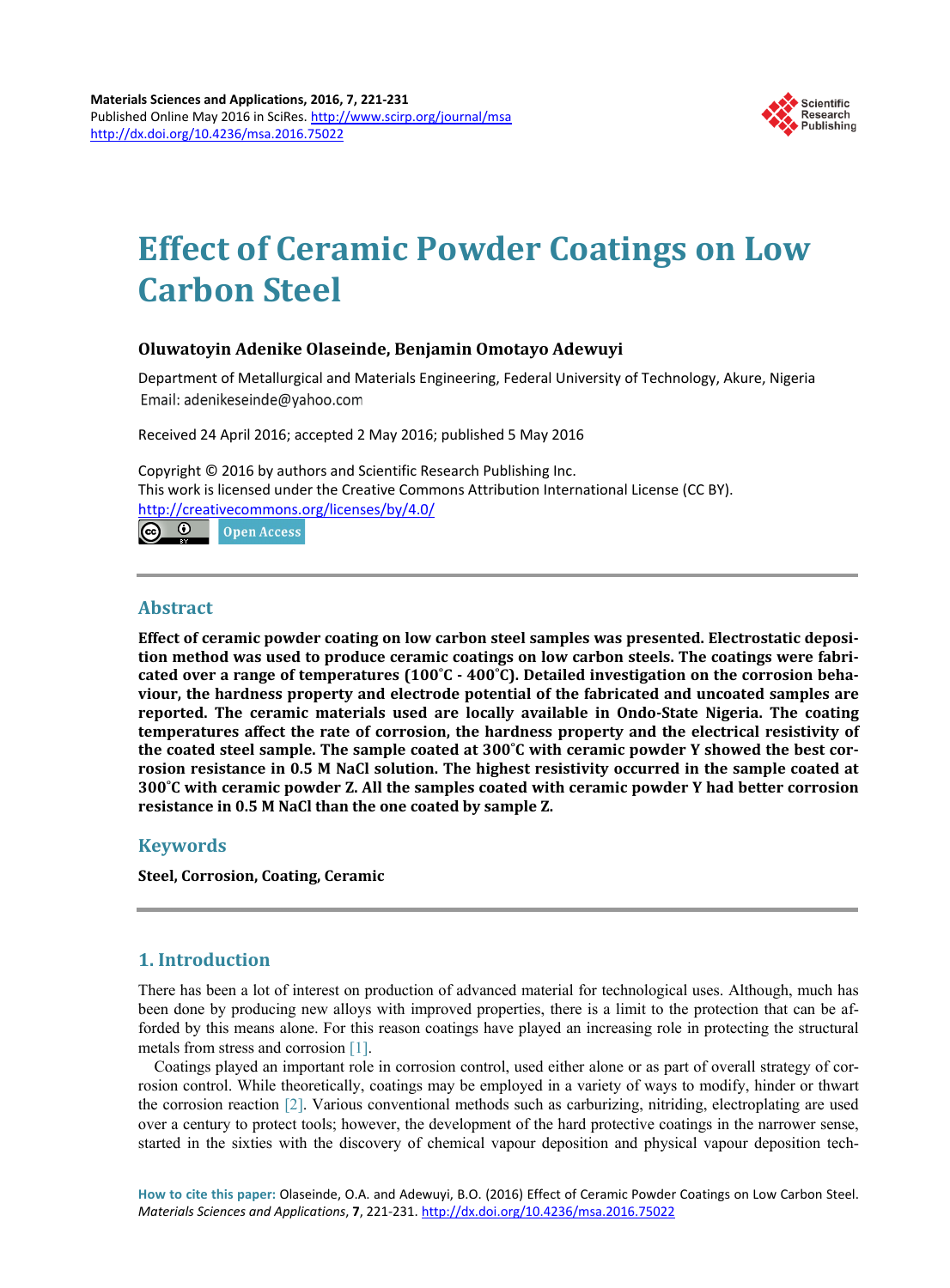niques [\[3\].](#page-9-2) In recent times, modern deposition techniques such as thermal spray and laser cladding have become more popular and give large throughput in shortest possible time [\[4\].](#page-9-3) Thermal spraying as a convenient way has been reported by several researchers. Thermal spraying offers an effective and economic way to make the coating without affecting any other properties of the component [\[5\].](#page-9-4) Metal bars, wires, and sheets require protective coatings to prolong their use on exposure to service environments wherein they inevitably encounter corroding species and conditions conducive to the initiation of rust [\[6\].](#page-9-5) The advantage of the process of electrostatic coating is the capability to recover the little over-spray and also the procedure reduces cost. Electrostatics reduces considerably the amount of coating fluid needed for thorough protection in comparison with non-electrostatic methods. Ceramics are solid articles whose composition and essential components are inorganic non-metallic materials [\[7\].](#page-9-6) Inorganic coatings are applied to metals and to some other materials to protect and modify the surface properties like the resistance to abrasion, erosion, shock, oxidation, corrosion, chemical reaction, diffusion, control of hardness, texture, smoothness, lubrication, heat transfer by conduction and radiation, electrical resistance, magnetic properties, thermionic performance and heat insulation & ablation [\[8\].](#page-9-7) Powder coatings are widely used for protection of pipelines in oil industries. Corrosion is a major issue for the increase of service life and reliability of metallic materials [\[9\].](#page-9-8) The porosity of the  $Cr_3C_2$ -NiCr coatings as reported by authors lies in the range of 1% - 3.5%, which is found to be useful in developing hot corrosion resistance in boiler tube steel [\[10\]](#page-9-9)[-\[12\].](#page-9-10) The low value of porosity might be due to high kinetic energy of the powder particles. The dense coatings are supposed to provide very good corrosion resistance as compared to porous coatings, as porosities are the preferential corrosion paths through which the corrosive species can penetrate the coatings to reach the substrate and may cause rapid corrosion attack [\[12\]](#page-9-10)[-\[14\].](#page-9-11) Thicker coatings permit the pass of the electrolyte due to the stresses generated during coating deposition and the corresponding crack formation between different layers. Thinner coated samples let the electrolyte go through the Coating Substrate and erosion-corrosion behaviour of coating because it is not thick enough to correctly protect the base steel. Optimization of spraying parameters and stress relaxation processes will be as important as thickness when protection of the base steel is needed with cermet coatings [\[15\].](#page-9-12) The effect of coating of low carbon steel by locally available ceramic materials in Nigeria was investigated.

## **2. Experimental**

The steel used is a low carbon steel sheet with carbon content of 0.2 - 0.3 wt% and total alloying content of 5 wt%. Two different types of ceramic material were locally sourced (ceramic powder Y coating and ceramic powder Z coating). The phase analysis of the ceramic powder was carried out using x-ray diffractometer (XRD) at Engineering Material Development Institute (EMDI) centre, Akure, Ondo State, Nigeria.

The steel used is a low carbon steel sheet with carbon content of 0.2 - 0.3 wt% and total alloying content of 5 wt%. Two different types of ceramic material were locally sourced (ceramic powder Y coating and ceramic powder Z coating). The phase analysis of the ceramic powder was carried out using RC mini diffractometer MD-10, x-ray diffractometer (XRD) at Engineering Material Development Institute (EMDI) Centre, Akure, Ondo State, Nigeria.

The surface of steel was grinded to a mirror like surface using the polishing machine to provide uniform or levelled surface for deposition of ceramic powder. The chemical composition of the steel sample was determined by mass spectrometry. The Sieve analysis of the ceramic materials with sieves of 212  $\mu$ m, 150  $\mu$ m, 105 µm and 75 µm were carried out. Binder was first applied on the low carbon steel substrate using brush, followed by the electrostatic deposition of the ceramic powder Y and ceramic powder Z. After the coating, the powder coated products were placed in an electric oven where the coated materials and heat chemically reacts. Suitable adhesion was observed between the temperatures of 300˚C - 410˚C for ceramic powder Y, while for the ceramic powder Z, the adhesion was observed at 110˚C - 410˚C.

The corrosion tests were carried out by immersing the samples in 0.5 M NaCl for the period of 30 days. The electrode potential, pH, and change in weight of each sample was taken and recorded against exposure time.

Zinc electrode was used as the reference electrode. Hardness test was carried out on the material and the resistivity of the powder coated samples was also studied.

### **3. Results and Discussion**

The XRD result of ceramic powder Y showed the powder to consist mainly of sodium aluminium silicate hy-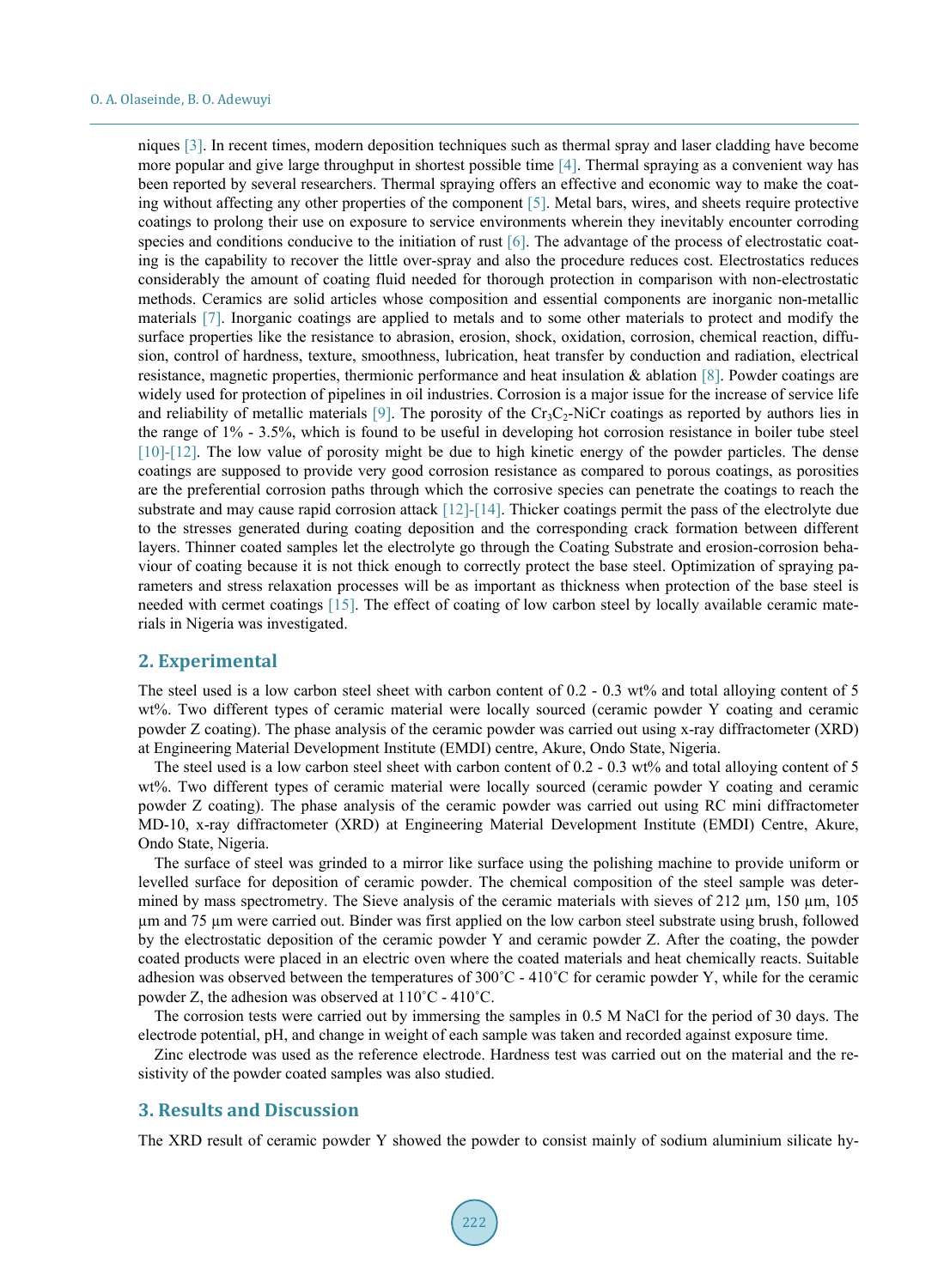droxide and sodium Beryllium Aluminium Silicate hydroxide, while ceramic powder Z consists mainly of Calcium Aluminium Silicate hydroxide and magnesium Aluminium Silicate hydroxide (**[Table 1](#page-2-0)**).

The different temperatures at which the samples were coated are shown below.

The two locally sourced ceramic powders are labelled as Y and Z.

 $A =$  Sample coated at 100 $^{\circ}$ C with Y  $\mathbf{B}$  = Sample coated at 200 $^{\circ}$ C with Y  $C =$  Sample coated at 250 $\degree$ C with Y  $D =$  Sample coated at 300 $^{\circ}$ C with Y  $E =$  Sample coated at 350 $^{\circ}$ C with Y  **= Sample coated at 400** $^{\circ}$ **C with Y**  $G =$  Sample coated at 250 $^{\circ}$ C with Z  $H =$  Sample coated at 300 $^{\circ}$ C with Z  $I =$  Sample coated at 350 $^{\circ}$ C with Z  $J =$  Sample coated at 400 $^{\circ}$ C with Z  $K =$  Uncoated reference sample

There were blackish spots that spread itself across the surface of the steel sheet coated with ceramic powder Y coating and the finer the ceramic materials, the easier the coating. Flat sheet with about 0.05 mm were coated. The thickness of the steel material that could be coated varied with the ceramic powder particle size, consequently flat sheet with small thickness were coated. At a temperature below 100˚C and above 400˚C the adherence of the ceramic powder Y to the surface of the steel was not observed. Also, adherence of ceramic powder Z to the surface of the steel was observed to occur only at a temperature range of 250˚C to 400˚C.

**[Figure 1](#page-2-1)** shows low carbon steel microstructure indicating the presence of ferrite phase and pearlite phase. The thick light layers are ferrite phase. Brown deposit appears on the surface of steel coated with ceramic powder Z (**[Figure 2](#page-3-0)**). The microstructure of ceramic powder Y coating on steel appears as a black coated layer (**[Figure 3](#page-3-1)**). The adherence of the ceramic powder on the steel substrate was seen on the micrograph.

## **3.1. Hardness Test**

<span id="page-2-1"></span><span id="page-2-0"></span>The highest hardness value for coated steel was observed at 100˚C for sample coated with Y (**[Figure 4](#page-3-2)**). The higher value was because the ball of the hardness testing machine used could penetrate it easily to reach the steel,

**Table 1.** Phase analysis of the ceramic powder Y and Z.

| Table | <b>Phases</b>                                                                    |  |  |
|-------|----------------------------------------------------------------------------------|--|--|
| Y     | Sodium Aluminium Silicate.<br>Sodium Berylium Silicate hydroxide.                |  |  |
| Z     | Calcium aluminium silicate hydroxide.<br>Magnesium aluminium silicate hydroxide. |  |  |



**Figure 1.** Optical micrograph of the uncoated sample.

223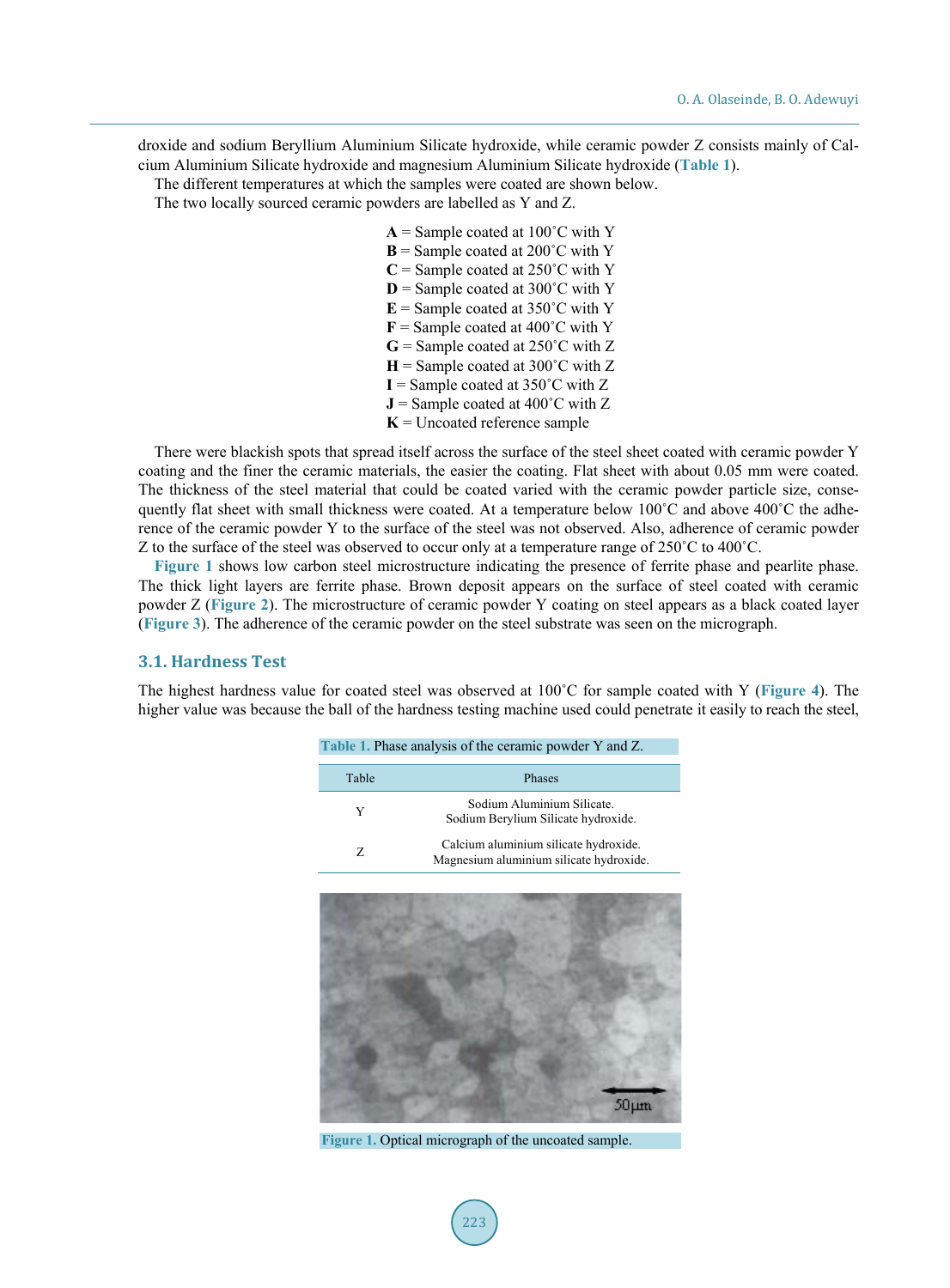<span id="page-3-0"></span>

Figure 2. Optical micrograph of sample coated with ceramic powder Z.

<span id="page-3-1"></span>

**Figure 3.** Optical micrograph of steel sample coated with ceramic powder Y.

<span id="page-3-2"></span>



when compared with sample at 200°C which shows a higher resistance hence a lower hardness value. Therefore it should be noted that the lower the hardness value, the higher the hardness of the ceramic coating. Higher values of hardness for the coatings may be due to the high density and cohesive strength of the individual splats as a result of the high impact velocity of the coating particles as suggested by Sidhu TS *et al*. [\[13\]](#page-9-13) and Verdon C *et al*. [\[16\].](#page-9-14)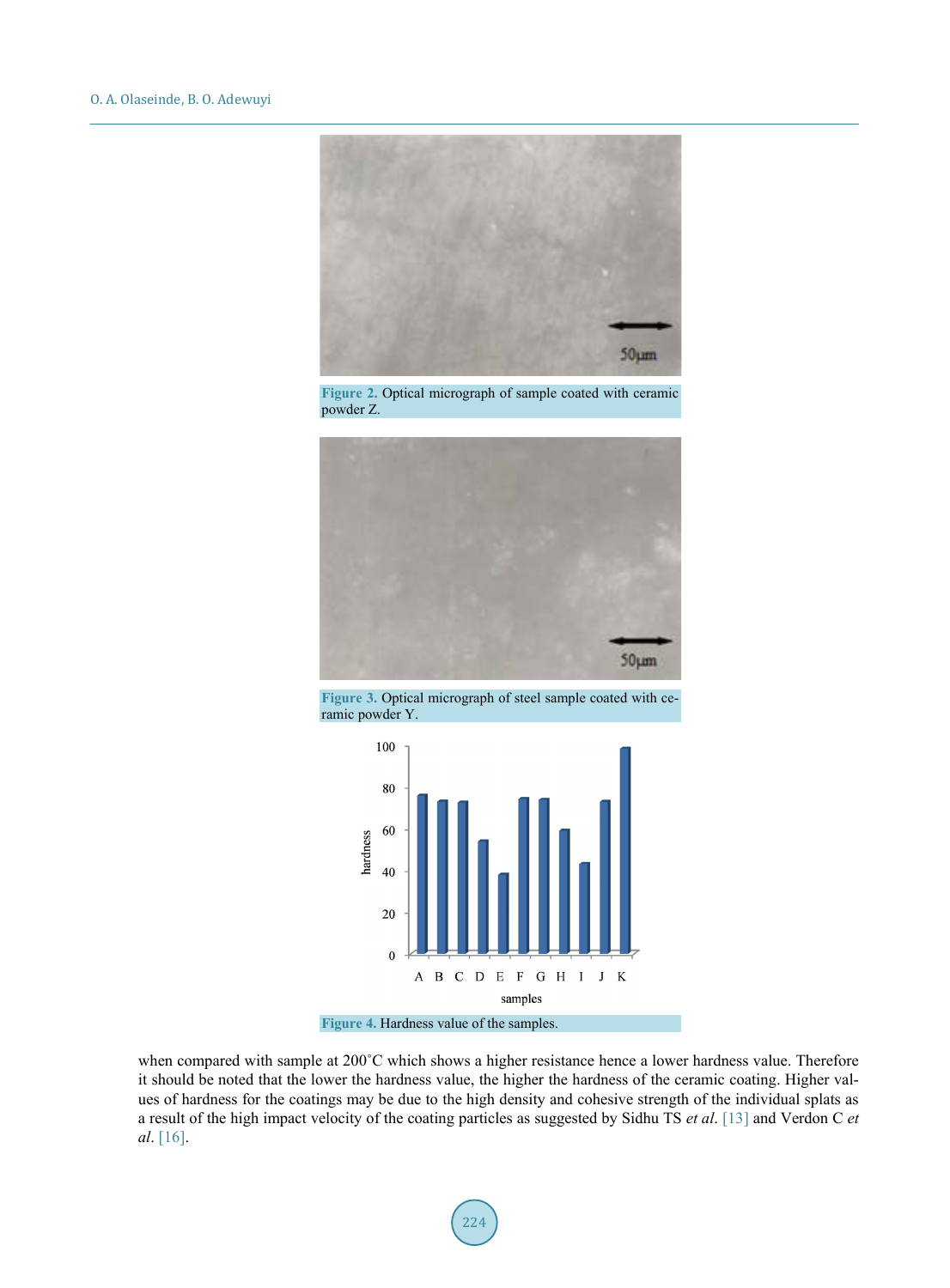As the coating temperature increases, the hardness value decreases and hence an increase in the hardness properties of the ceramic coating. Putting all samples coated with the ceramic powders into consideration. The steel coated at 350˚C with ceramic powder Z had the highest hardness with the lowest hardness value. The ceramic powder coated steel at 350˚C for both Y and Z had the lowest hardness value; this showed that the ceramic powder adhered strongly to the surface of the steel.

#### **3.2. Resistivity Determination of Ceramic Coated Steel and Uncoated Steel Sheet**

Resistance of a material is directly proportional to its resistivity. The samples protected showed higher values of resistivity from 0.11 Ωm - 0.39 Ωm and resistance from 1.48 Ωm - 5.37 Ωm to the flow of current with respect to the uncoated sample K with 0.043 Ωm and 0.619 Ωm respectively (**[Table 2](#page-4-0)**). Since the coated samples showed higher resistance to the flow of current, it implies that the rate of corrosion of the coated sample is lower than that of the uncoated sample. The higher current flow in the uncoated sample indicates a higher corrosion rate. For the sample coated at 400˚C with ceramic coating Z, higher current value was also observed which showed that the coating did not adhere much on the surface. The highest initial resistance to current was observed for the sample coated with Z. The sample coated with ceramic material Z had the highest resistance to current at 250°C, 300°C and 350°C which are 5.286 Ω, 5.373 Ω and 5.094. The optimum resistance to current for samples coated with Y was observed at 200˚C being 5.238 Ω. The optimum resistance value for the samples coated with the two powders was obtained at 300˚C for sample coated with Z. The resistance and resistivity value are 5.373  $\Omega$  and 0.387  $\Omega$ m respectively.

#### **Electrode Potential Test**

The electrode potential values obtained in the course of the research work were discovered to vary with temperature. Results showed that higher positive values of electrode potential indicated higher resistance to corrosion rate [\[17\].](#page-9-15)

<span id="page-4-0"></span>With reference to **[Figure 5](#page-5-0)**; it was noted that throughout the 30 days of exposure to the 0.5 M sodium chloride solution, the electrode potential value of the steel coated at 100°C with ceramic coating Y was high compared to the uncoated sample, the highest value being −128 mV while the lowest value being −453 mV. A maximum value of −110 mV and a minimum value of −456 mV was observed throughout the 30 days of exposure for the sample coated with ceramic coating Y at 200°C. This value is also considerably high with reference to the uncoated sample and close to that of the sample coated at 100˚C. For the sample coated at 250˚C, the electrode potential value ranged from a maximum value of −115 mV to a minimum value of −428 mV which also signified higher resistance to the corrosion rate. The electrode potential values vary from a maximum value of −114 mV

| ancoated siech silcel. |               |                       |                           |  |
|------------------------|---------------|-----------------------|---------------------------|--|
| Sample                 | Current $(A)$ | Resistance $(\Omega)$ | Resistivity ( $\Omega$ m) |  |
| A                      | 0.17          | 4.6235                | 0.3330                    |  |
| B                      | 0.16          | 5.2375                | 0.3772                    |  |
| C                      | 0.17          | 4.9588                | 0.3572                    |  |
| D                      | 0.17          | 4.9824                | 0.3589                    |  |
| E                      | 0.16          | 4.9936                | 0.3597                    |  |
| F                      | 0.19          | 4.4842                | 0.3230                    |  |
| G                      | 0.16          | 5.2875                | 0.3808                    |  |
| H                      | 0.15          | 5.3733                | 0.3870                    |  |
| I                      | 0.16          | 5.0938                | 0.3668                    |  |
| J                      | 0.54          | 1.481481              | 0.1067                    |  |
| K                      | 0.73          | 0.609589              | 0.0439                    |  |

**Table 2.** Resistances and resistivity values of ceramic coated and uncoated steel sheet.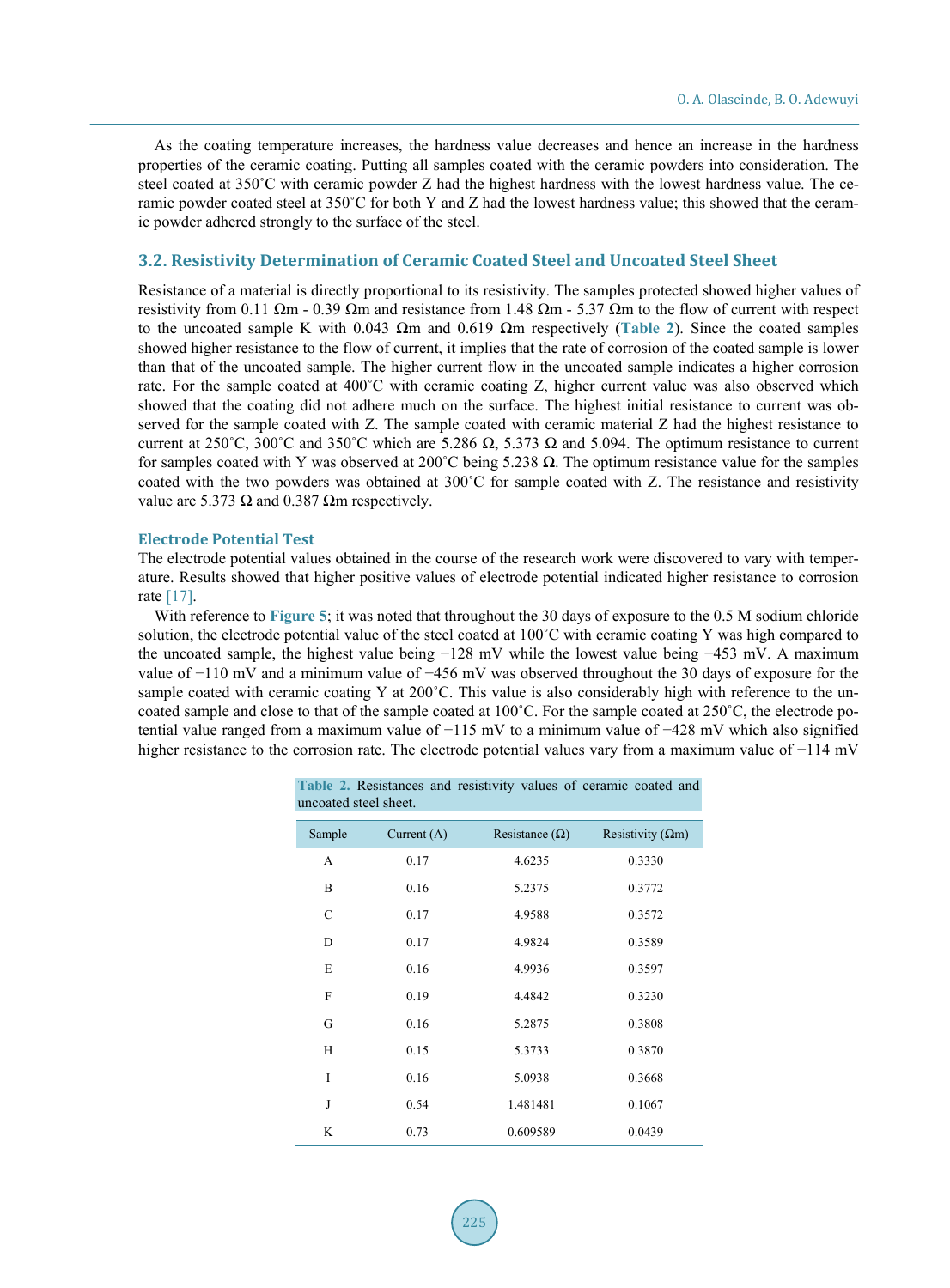<span id="page-5-0"></span>

and a minimum value of −420 mV for sample coated at 300˚C. This give a narrower range when compared with other coating temperatures used. The electrode potential value falls with the range of −128 mV being the maximum value and a minimum value of −458 mV of sample coated with ceramic powder sample A. The electrode potential values were consistently high when compared with the uncoated sample. For the sample coated at 350˚C, the electrode potential value shows a maximum value of −194 mV and a minimum value of −416 mV. The values are high when compared with that of the uncoated sample but low when compared with that of the transformer steel sheet coated with ceramic coating Y. the nobler the electrode potential value the higher the corrosion resistance. The range of electrode potential values for 300˚C indicate, a higher corrosion resistance and this was observed in corrosion rate while 300˚C had the best corrosion resistance.

#### **3.3. Effect of Different Temperatures of Coating on the Corrosion Rate of the Steel Coated with Ceramic Powder Y**

The steel coated at lower temperature  $100^{\circ}$ C -  $200^{\circ}$ C when compared with that of higher temperature  $250^{\circ}$ C -400˚C had a lower increase in initial weight. As the coating temperature increases the initial weight after coating increases. Because of the initial absorption of the solution by the ceramic coating, the determination of the rate of corrosion in the corrosion media was not easy to determine accurately. But the decrease in weight after the initial absorption can be discovered to vary with temperature.

#### **3.4. Steel Coated at 100˚C with Ceramic Powder Y**

It was discovered that for the period of 30 days the sample coated at 100˚C maintained a weight above the initial weight of the coated sample. This was largely due to the resistant of the ceramic coating to the corrosion and partly due to the absorptive characteristic of the ceramic material. There was gradual reduction in weight with respect to the initial weight after the first day of exposure.

The steel sheet coated at 100<sup>°</sup>C has the highest hardness values with respect to the initial hardness value of the uncoated steel (**[Table 2](#page-4-0)**).

The electrode potential value of the coated steel was high compared with the uncoated sample, the highest value being −128 mV while the lowest value was −453 mV. Experimental results have shown that higher positive values of electrode potential indicate higher resistance to corrosion rate [\[17\]-](#page-9-15)[\[19\].](#page-10-0)

#### **3.5. Steel Coated At 200˚C with Ceramic Powder Y**

For the steel sheet coated at 200˚C the rate of weight loss was gradual and consistently above the initial weight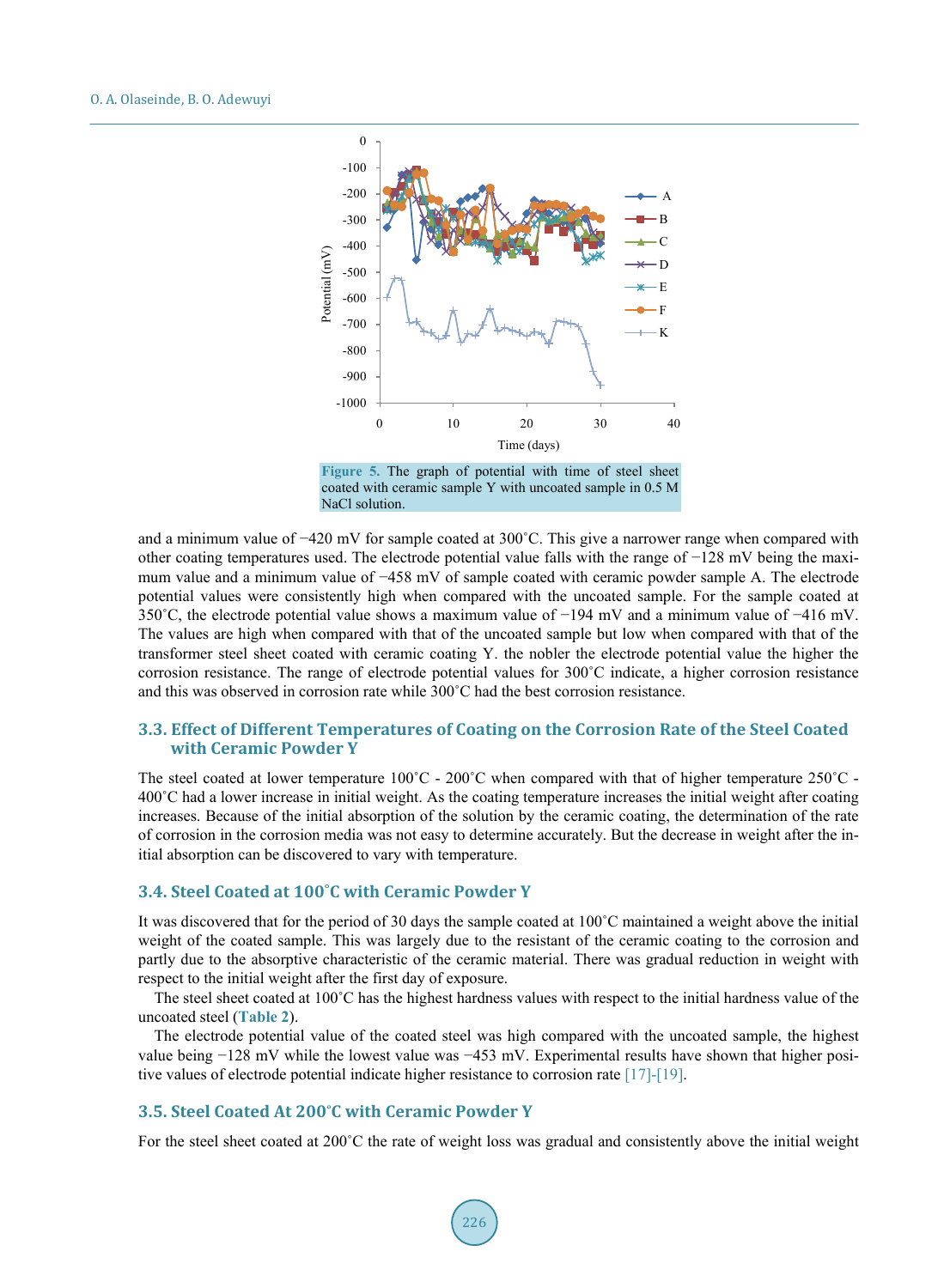of the ceramic coated steel for the first 25 days of experimental work until it began to experience loss in weight. The rate of absorption by the sample after introducing it into the corrosion media was low when compared it with sample coated at 100°C. This is consistent with expectation because of the increase in temperature involved.

The hardness value drops with reference to the sample coated at 100˚C. A critical analysis of this result shows that the surface coating at this temperature was harder than that of the sample coated at 100˚C. The sample coated at 100˚C as a higher hardness value compared with sample at 200˚C which shows a higher resistance hence a lower hardness value. Therefore it should be noted that the lower the hardness value, the higher the hardness of the ceramic coating.

With reference to **[Figure 5](#page-5-0)**, the maximum value of −110 mV and a minimum value of −456 mV was observed throughout the 30 days. For the electrode potential, this value is also considerably high with reference to the uncoated sample and close to that of the sample coated at 100˚C.

#### **3.6. Steel Coated at 250˚C with Ceramic Powder Y**

For the steel sheet coated at a temperature of 250<sup>°</sup>C the weight of the sample after 30 days was consistently above that of the initial weight of the ceramic coated steel at this temperature. This is largely due to the resistant of the ceramic coating to corrosion and also partly due to the absorptive characteristic of the ceramic material. The weight of the sample after coating rises than the sample coated at 100˚C and 200˚C. This was due to the fact that at this temperature the adherence of the ceramic material to the steel sheet that was use increased.

The hardness values drop and indicates a higher hardness of the ceramic coating.

The electrode potential value also ranges from a maximum value of −115 mV to a minimum value of −428 mV which indicates a good resistance to the rate of corrosion than 200˚C.

#### **3.7. Steel Sheet Coated at 300˚C with Ceramic Powder Y**

<span id="page-6-0"></span>The adherence of the ceramic material to the steel sheet increases at this temperature of coating hence the increase in weight of the sample after the 1st day of exposure. The weight of the coated sample after 30 days of exposure was higher than the initial weight after coating. A higher value of weight difference than the other temperatures of coating was observed, hence a better coating. The highest resistance to corrosion was observed at this temperature (**[Figure 6](#page-6-0)**). At this coating temperature there was a sharp drop in the hardness value and hence a corresponding increase in the hardness of the ceramic coating when compared to other coating temperatures used. The electrode potential values vary from a maximum value of −114 mV and a minimum value of −420 mV. This give a narrower range when compared with other coating temperatures used. The electrode potential values were consistently nobler when compared with the uncoated sample.



**Figure 6.** Corrosion rate of steels sheet coated with ceramic sample Y with uncoated sample.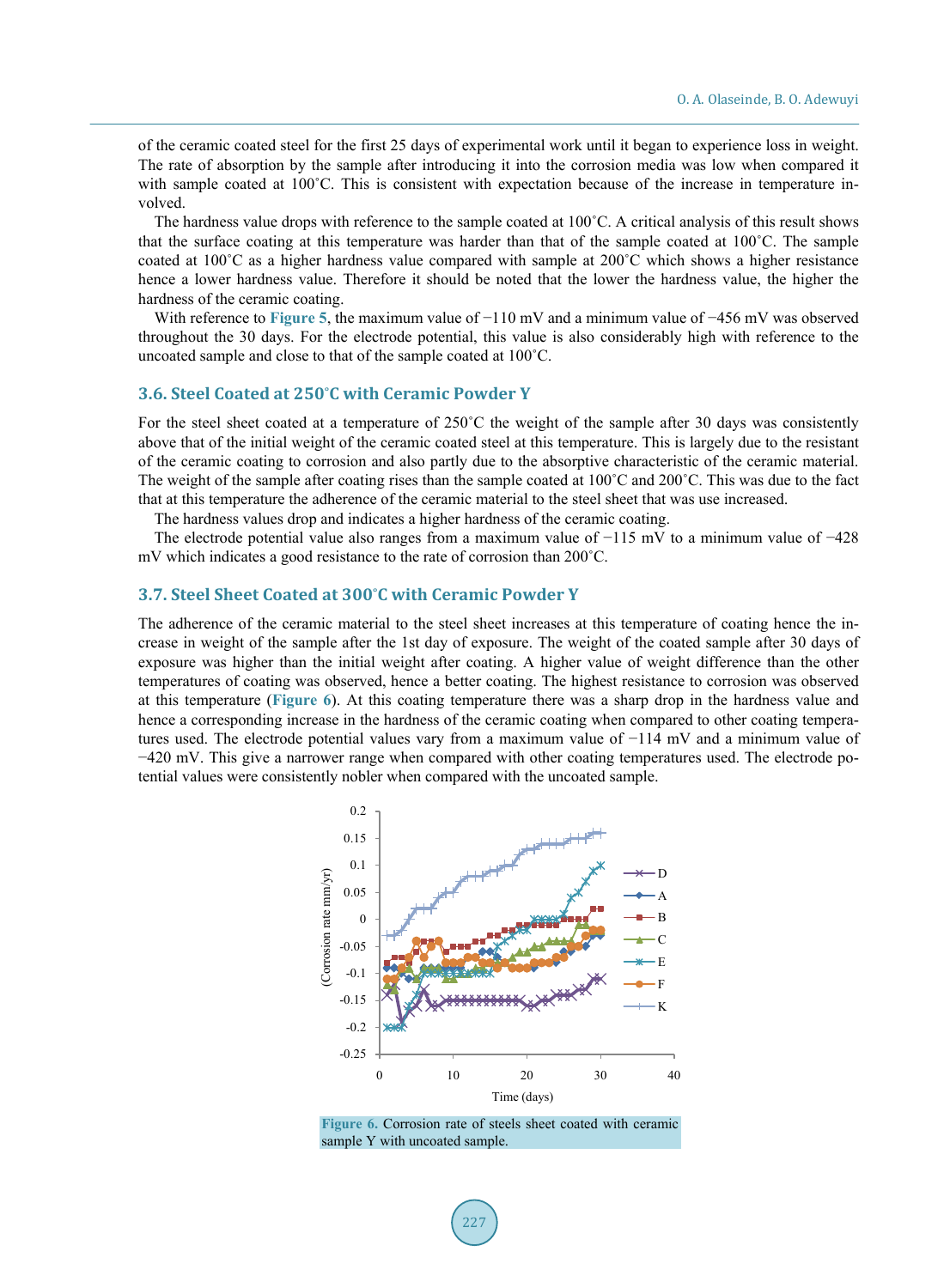#### **3.8. Steel Sheet Coated at 350˚C with Ceramic Material Ceramic Powder Y**

A decrease in the hardness of the sample was observed after coating, hence an increase in the hardness of the ceramic coating. It could be deduced that the weight of sample E was higher than that of the initial weight of the coating for the first 20 days (**[Figure 6](#page-6-0)**). By comparing the weight of the sample before and after coating, it could also be discovered that the ceramic material that adhered to the steel sheet was high. But due to high temperature, after 20 days of exposure the ceramic material started peeling off. This increases the corrosion rate of the steel sheet. The electrode potential value falls with the range of −128 mV being the maximum value and a minimum value of −458 mV.

#### **3.9. Steel Sheet Coated at 400˚C with Ceramic Material Ceramic Powder Y**

By comparing the initial weight of ceramic powder Y before coating and the final weight after coating it can be seen from the table that the ceramic material that adhered to the steel sheet reduces drastically. Actually, above 400˚C ceramic coating of the steel sheet does not occur. The weight of the coated sample in the corrosion media was higher than that of the initial weight of the coated sample throughout the 30 days of observation.

#### **3.10. Effect of Different Temperatures of Coating on the Corrosion Rate of the Steel Coated with Ceramic Powder Z**

For the steel sheet coated with ceramic powder Z, the initial temperatures at which coating took place was 250˚C, 300˚C and 350˚C. Below 250˚C, the coating of the steel sheet did not occur. Unlike the ceramic powder Y, the adherence of the ceramic material to the steel sheet is not much. But also unlike the ceramic material labelled as ceramic powder Y, the entire surface of the material before and after coating maintain a uniform blackish colour throughout the period of observation.

#### **3.11. Steel Sheet Coated at 250˚C with Ceramic Powder Z**

The weight of the coated steel sheet increased for the first 8 days of exposure in the corrosion media after which the weight started dropping below that of the initial weight after coating. This was due to the absorptive characteristic of the ceramic materials. By carefully considering the column for the corrosion rate it would be discovered that the rate of corrosion was rapid (**[Figure 7](#page-8-0)**).

The electrode potential value shows a maximum value of −194 mV and a minimum value of −416 mV. The values are high when compared with that of the uncoated samples which show a maximum of −525 mV and a minimum of −931 mV (**[Figure 8](#page-8-1)**). But the value is low when compared with that of the steel sheet coated with ceramic powder Y.

#### **3.12. Steel Sheet Coated at 300˚C with Ceramic Powder Z**

The weight of the ceramic material that adheres to the steel sheet at this temperature of coating is almost similar to that of the sample coated at 250˚C. For the first 12 days, it was observed that the weight of the sample was increased (**[Figure 7](#page-8-0)**) after which the material begins to show significant increase in the rate of corrosion. The electrode potential value shows a minimum value of −125 mV which is higher than of the sample coated at 250˚C (−416 mV). This coating temperature is a better coating temperature in ceramic powder Z coating than the coating temperature at 250˚C.

#### **3.13. Steel Sheet Coated at 350˚C with Ceramic Powder Z**

It was observed that the weight of the sample within the first 12 days of exposure was high than the initial weight after coating. After the first days of exposure the rate of corrosion was rapid. At this temperature the maximum electrode potential was −146 mV while the minimum value was −629 mV.

#### **3.14. Steel Sheet Coated at 400˚C with Ceramic Powder Z**

It was observed that the initial weight of the sample before and after coating reveals that at this temperature of coating only a few particles of the ceramic material actually adhere to the steel sheet. After the first day of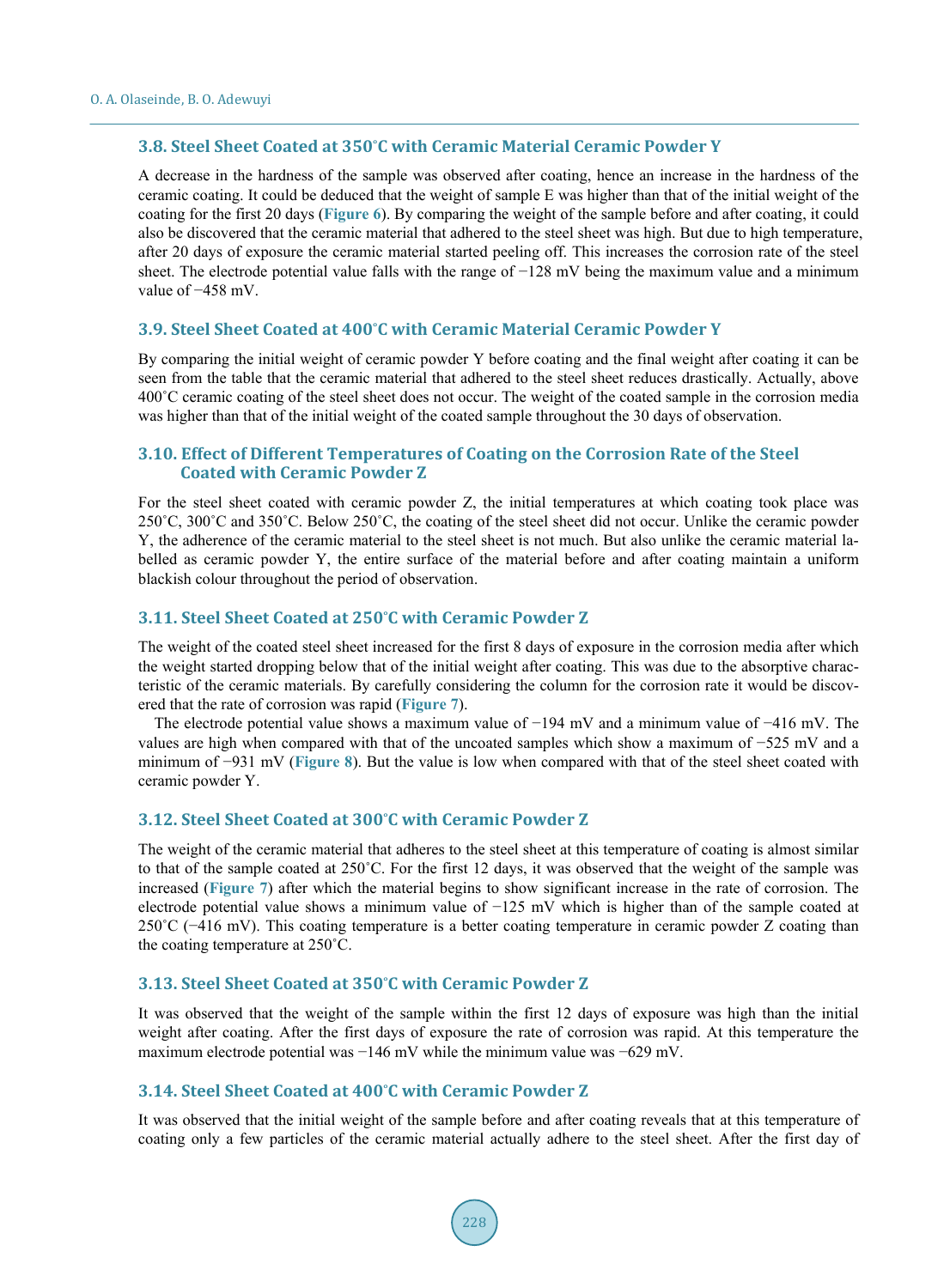<span id="page-8-0"></span>

**Figure 7.** Corrosion rate of ceramic powder Z coated sample and uncoated steel in 0.5 M NaCl.

<span id="page-8-1"></span>

**Figure 8.** The graph of potential with time of steel sples a coated with ceramic sample Z with uncoated sample in 0.5 M NaCl solution.

exposure this particles were washed away by the corrosion media. Hence the corrosion rate was high. The coating process did not adhere enough at this temperature.

# **4. Conclusions**

The research work carried out on the effect of different coating temperatures on the corrosion behaviour of ceramic coated steels led to the following conclusions:

1) A new locally sourced ceramic coated substrate material which can serve as a semiconductor in electrical appliances was produced.

- 2) Results showed that finer samples of ceramic materials increased the ease of coating.
- 3) The rate of corrosion depended on the coating temperatures.
- 4) For ceramic powder Y, considering the corrosion result, the best coating temperature occurred at 300˚C.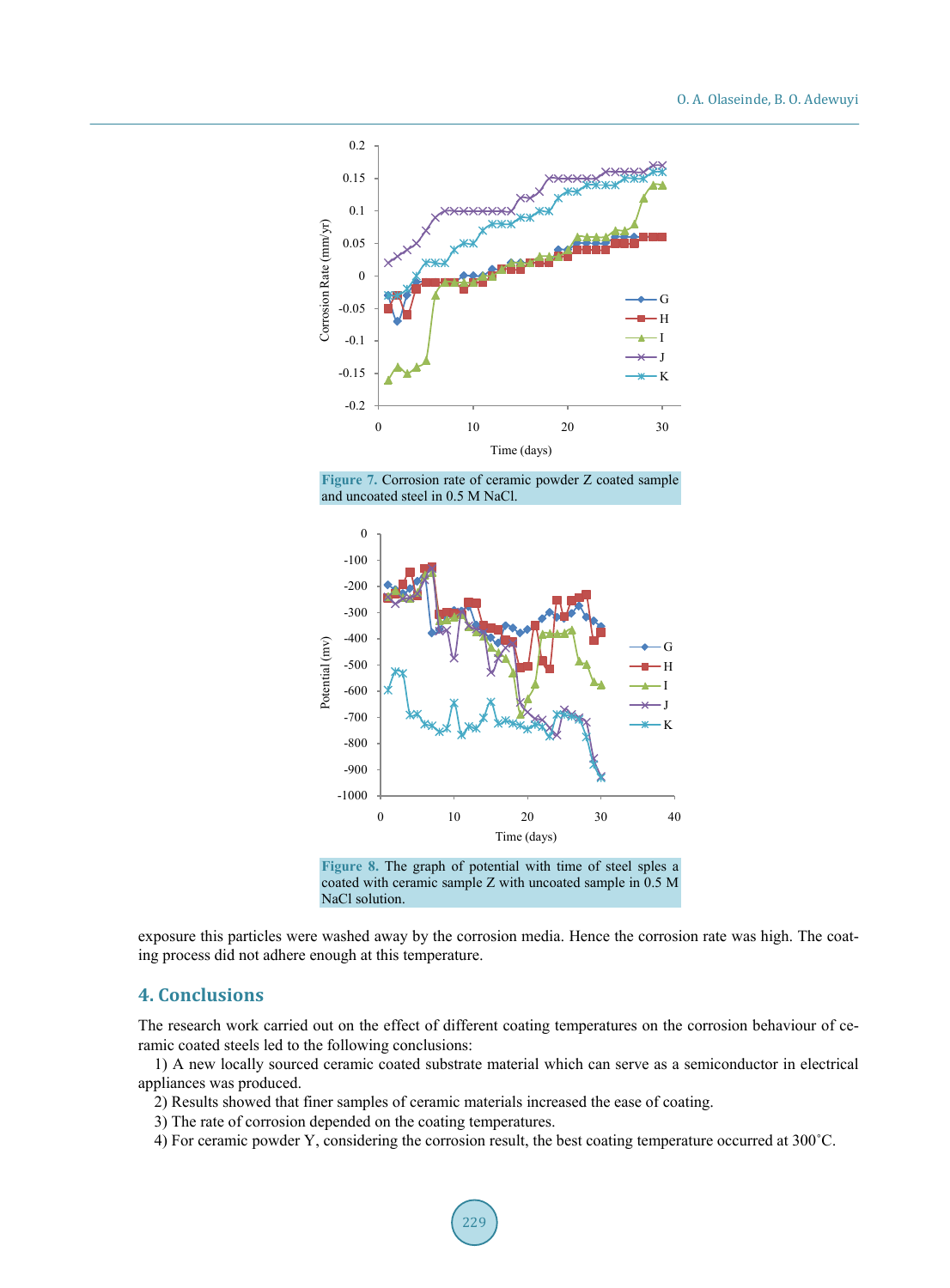5) By comparing the results given by the two types of ceramic materials that were used in the course of the experimental work, the ceramic powder Z gave a better result in terms of high resistance to the flow of current and to corrosion. The optimum value for resistance to current was observed for ceramic powder Z and Y at coating temperature of 300˚C.

#### **Acknowledgements**

Regional Initiative in Science and Education (RISE), Science Initiative Group, Einstein Drive USA.

#### **References**

- <span id="page-9-0"></span>[1] Kurt, H.S. (1996) Metallurgical and Ceramic Protective Coatings, Printed in Great Britain. St. Edmundsbury Press, Vol. 1, 36-39, 112-1113, 153, 303-305, 317-330.
- <span id="page-9-1"></span>[2] Clive, H. (2006) Taylor and Francis Group 6000 Broken Sound Parkway NW. Coatings Technology Handbook CRC Press, Vol. 1, 26-38; 102-1-102-8.
- <span id="page-9-2"></span>[3] Chatha, S., Sidhu, H. and Sidhu, B. (2012) Characterization and Corrosion-Erosion Behaviour of Carbide Based Thermal Spray Coatings. *Journal of Minerals and Materials Characterization and Engineering*, **11**, 569-586. <http://dx.doi.org/10.4236/jmmce.2012.116041>
- <span id="page-9-3"></span>[4] Khanna, A., Kumari, S., Kanungo, S. and Gasser, A. (2009) Hard Coatings Based on Thermal Spray and Laser Cladding. *International Journal of Refractory Metals and Hard Materials*, **27**, 485-491. <http://dx.doi.org/10.1016/j.ijrmhm.2008.09.017>
- <span id="page-9-4"></span>[5] Roy, M., Pauschitz, A., Polak, R. and Franek, F. (2006) Comparative Evaluation of Ambient Temperature Friction Behaviour of Thermal Sprayed Cr3C2-25(Ni20Cr) Coatings with Conventional and Nano-Crystalline Grains. *Journal of Tribology International*, **39**, 29-38. <http://dx.doi.org/10.1016/j.triboint.2004.11.009>
- <span id="page-9-5"></span>[6] Robert, V.D., Lasantha, T.V., Anil, V., Tapan, K.R. and Sarbajit, B. (2013) Graphene Nano Composite Coatings for Protecting Low Alloy Steels from Corrosion. *American Ceramic Society Bulletin*, **92**, 18-24. [http://ceramics.org/wp-content/uploads/2013/05/bulletin\\_jun-jul13](http://ceramics.org/wp-content/uploads/2013/05/bulletin_jun-jul13)
- <span id="page-9-6"></span>[7] Kingery, W.D. and Bowen, H.K. (1960) Introduction to Ceramics. 4th-5th Edition, Wiley, New York.
- <span id="page-9-7"></span>[8] Van, N.R. (1963) High Temperature Inorganic Coatings. 7-8.
- <span id="page-9-8"></span>[9] Philipee, M. (2002) Corrosion Mechanisms in Theory and Practice. 23-25, ISBN-13: 978-0824706661.
- <span id="page-9-9"></span>[10] Sahraoui, T., Fenineche, N.-E., Montavon, G. and Coddet, C. (2003) Structure and Wear Behavior of VOF Sprayed Cr3C2-NiCr and WC-Co Coatings. *Materials & Design*, **24**, 309-313. [http://dx.doi.org/10.1016/S0261-3069\(03\)00059-1](http://dx.doi.org/10.1016/S0261-3069(03)00059-1)
- [11] Lih, W.-C., Yang, S., Su, C., Huang, S., Hsu, I. and Leu, M. (2000) Effects of Process Parameters on Molten Particle Speed and Surface Temperature and the Properties of HVOF CrC/NiCr Coatings. *Surface and Coatings Technology*, **133-134**, 54-60. [http://dx.doi.org/10.1016/S0257-8972\(00\)00873-2](http://dx.doi.org/10.1016/S0257-8972(00)00873-2)
- <span id="page-9-10"></span>[12] Sidhu, H., Sidhu, B. and Prakash, S. (2006) The Role of HVOF Coatings in Improving Hot Corrosion Resistance of ASTM-SA210 GrA1 Steel in the Presence of Na<sub>2</sub>SO<sub>4</sub>-V<sub>2</sub>O<sub>5</sub> Salt Deposits. *Surface and Coatings Technology*, **200**, 5386-5394. <http://dx.doi.org/10.1016/j.surfcoat.2005.07.008>
- <span id="page-9-13"></span>[13] Sidhu, T., Prakash, S. and Agrawal, R. (2006) Characterizations of HVOF Sprayed NiCrBSi Coatings on Ni- and Fe-Based Superalloys and Evaluation of Cyclic Oxidation Behaviour of Some Ni Based Superalloys in Molten Salt Environment. *Journal of Thin Solids Film*, **515**, 95-105. <http://dx.doi.org/10.1016/j.tsf.2005.12.041>
- <span id="page-9-11"></span>[14] Sidhu, B. and Prakash, S. (2006) Studies on the Behaviour of Stellite-6 as Plasma Sprayed and Laser Remelted Coatings in Molten Salt Environment at 900°C under Cyclic Conditions. *Journal of Materials Processing Technology*, **172**, 52-63. <http://dx.doi.org/10.1016/j.jmatprotec.2005.08.018>
- <span id="page-9-12"></span>[15] Guilemany, J., Fernández, J., Delgado, J., Benedetti, A. and Climent, F. (2002) Effects of Thickness Coating on the Electrochemical Behaviour of Thermal Spray Cr3C2-NiCr Coatings. *Surface and Coatings Technology*, **153**, 107-113. [http://dx.doi.org/10.1016/S0257-8972\(01\)01679-6](http://dx.doi.org/10.1016/S0257-8972(01)01679-6)
- <span id="page-9-14"></span>[16] Verdon, C., Karimi, A. and Martin, J.-L. (1998) Study of High Velocity Oxy-Fuel Thermally Sprayed Tungsten Carbide Based Coatings. Part 1: Microstructures. *Materials Science and Engineering*: *A*, **246**, 11-14.
- <span id="page-9-15"></span>[17] Chatterjee, U.K., Bose, S.K. and Roy, S.K. (2001) Environmental Degradation of Metals. Marcel Dekker Inc., 23-44, 375-408.
- [18] Olaseinde, O.A., Cornish, L.A., Merwe, J.V. and Olubambi, P.A. (2011) Electrochemical Behaviour of 2101 DSS with Ruthenium and 316 SS. *The Proceedings of the* 18*th International Corrosion Congress*, Perth, 1541-1548.